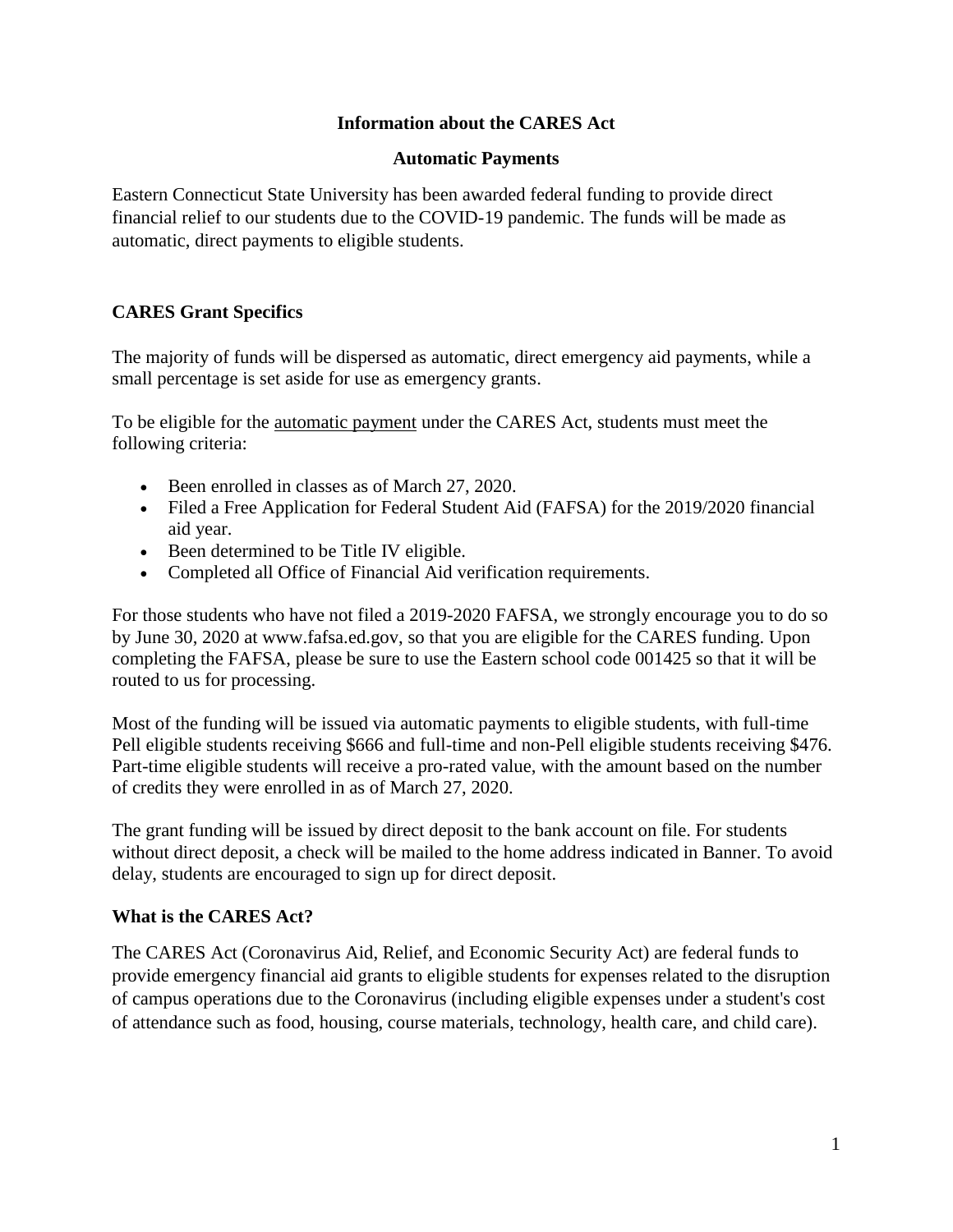### **How much will my CARES payment be?**

Full-time Pell eligible students will be receiving a \$666 grant payment. Full-time non-Pell eligible students will be receiving a \$476 grant payment. Part-time eligible students will receive a pro-rated value, with the amount based on the number of credits they were enrolled in as of March 27, 2020.

## **Do I need to do anything to receive the direct automatic emergency aid grant funded as part of the CARES act?**

If you are eligible, there is no action needed on your part. The eligibility requirements are noted above under CARES Grant Specifics.

## **How will I receive my automatic emergency grant aid?**

The grant will be issued automatically via direct deposit to the bank account on file or a paper check mailed to the home address indicated in your Eastern Student Account on the date of payment.

#### **How do I know if I've been issued a CARE Grant payment?**

You will see the disbursement on eWeb under Account Activity, listed as *CARES Emergency Relief Grant.*

# **Will my CARES Grant payment be reduced by my outstanding account balance at Eastern?**

No. These payments are direct payments to students and will not be used to reduce a student account balance. The CARES Act requires institutions to provide the emergency financial aid grants to students. We may not use the portion of the set aside for emergency financial aid grants to students to satisfy a student's outstanding account balance. The Department of Education notes that the student may use his or her emergency financial aid grant for expenses related to the disruption of campus operations due to the Coronavirus.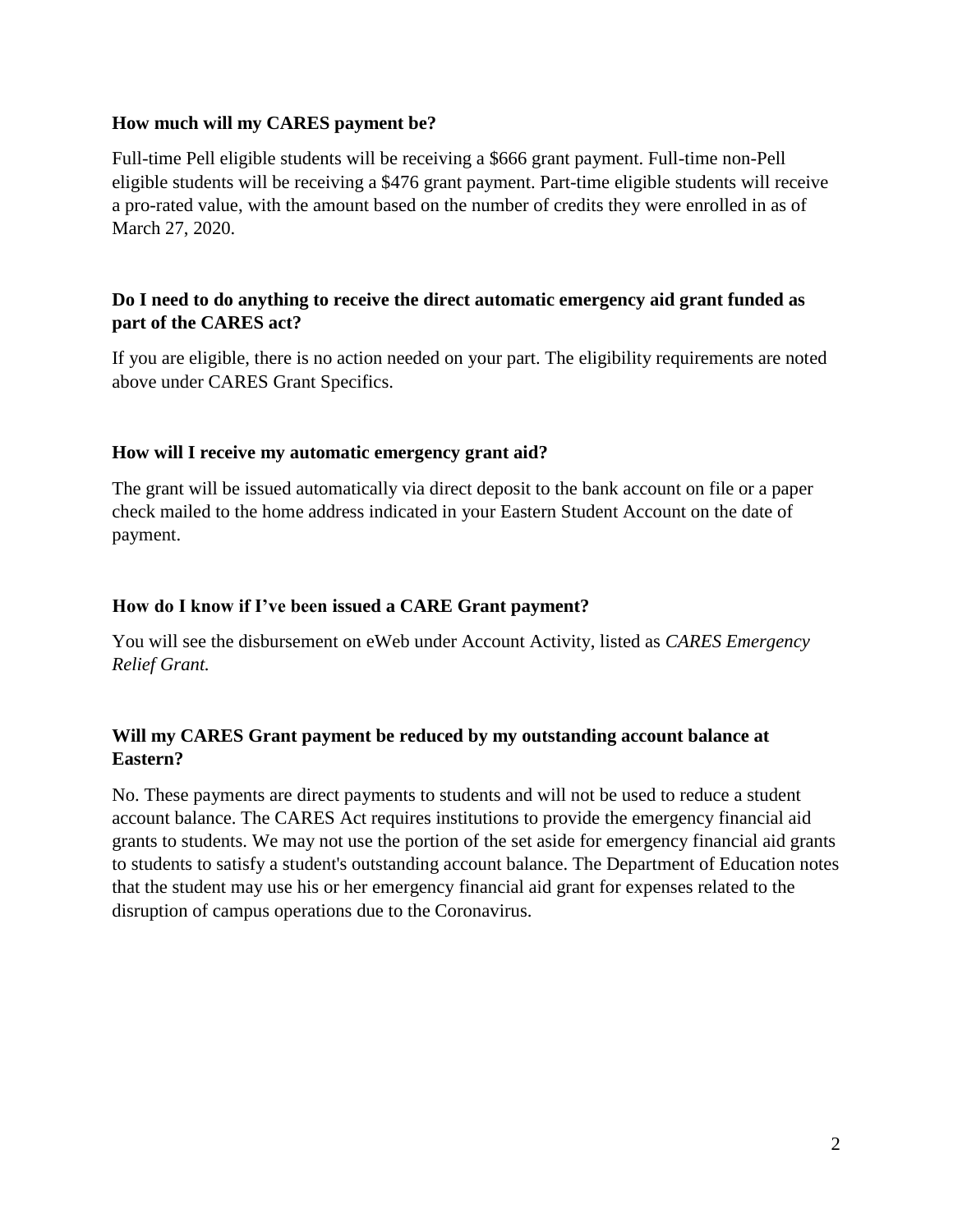# **Am I eligible for the CARES Grant automatic aid?**

To be considered you must:

- have been enrolled in minimum of 3 credits of on-ground courses as of March 27, 2020
- have filed a Free Application for Federal Student Aid (FAFSA) at [www.fafsa.ed.gov](https://studentaid.gov/h/apply-for-aid/fafsa) for the 2019-2020 financial aid year on or before, June 30, 2020.
- have been determined to be Title IV eligible (see below)
- have completed all Office of Financial Aid verification requirements
- be a matriculated student
- be making Satisfactory Academic Progress (SAP)
- be registered for Selective Service (if male)
- not be in default on federal loans
- be a US citizen / permanent resident
- have not received a waiver of your tuition/course fees related to:
	- o State employee /employee's dependent
	- o High school students
	- o Hartford Consortium
	- o Over 62 Exemption
	- o Reciprocity Agreement

## **What is TITLE IV eligibility?**

To be a Title IV-eligible student under Section 484 of the Higher Education Act, a student must:

- be enrolled or accepted for enrollment in a degree, certificate or other recognized educational credential (including a program of study abroad approved for credit by the eligible institution at which such student is enrolled)--that is, a regular student under  $\frac{34}{3}$ [CFR 600.2;](https://www.nasfaa.org/Part_600_Institutional_Eligibility#suba6002)
- be maintaining Satisfactory Academic Progress (SAP) if the student is a currently enrolled student;
- not be in default on a Title IV loan;
- be a U.S citizen or national, a permanent resident, or an eligible non-citizen;
- have his Selective Service registration verified (the Title IV aid ineligibility for failure to register is in the Selective Service Act §3811(f));
- have a valid SSN, except for residents of the Federated States of Micronesia, Republic of the Marshall Islands, or the Republic of Palau; and
- not have a federal or state conviction for drug possession or sale, with certain time limitations.

## **How I can I confirm verification requirement?**

All requirements are listed in your eWeb account under the Financial Aid Tab under "Financial Aid Requirements". If you have questions related to these requirements, please direct them to [financialaid@easternct.edu](mailto:financialaid@easternct.ed).